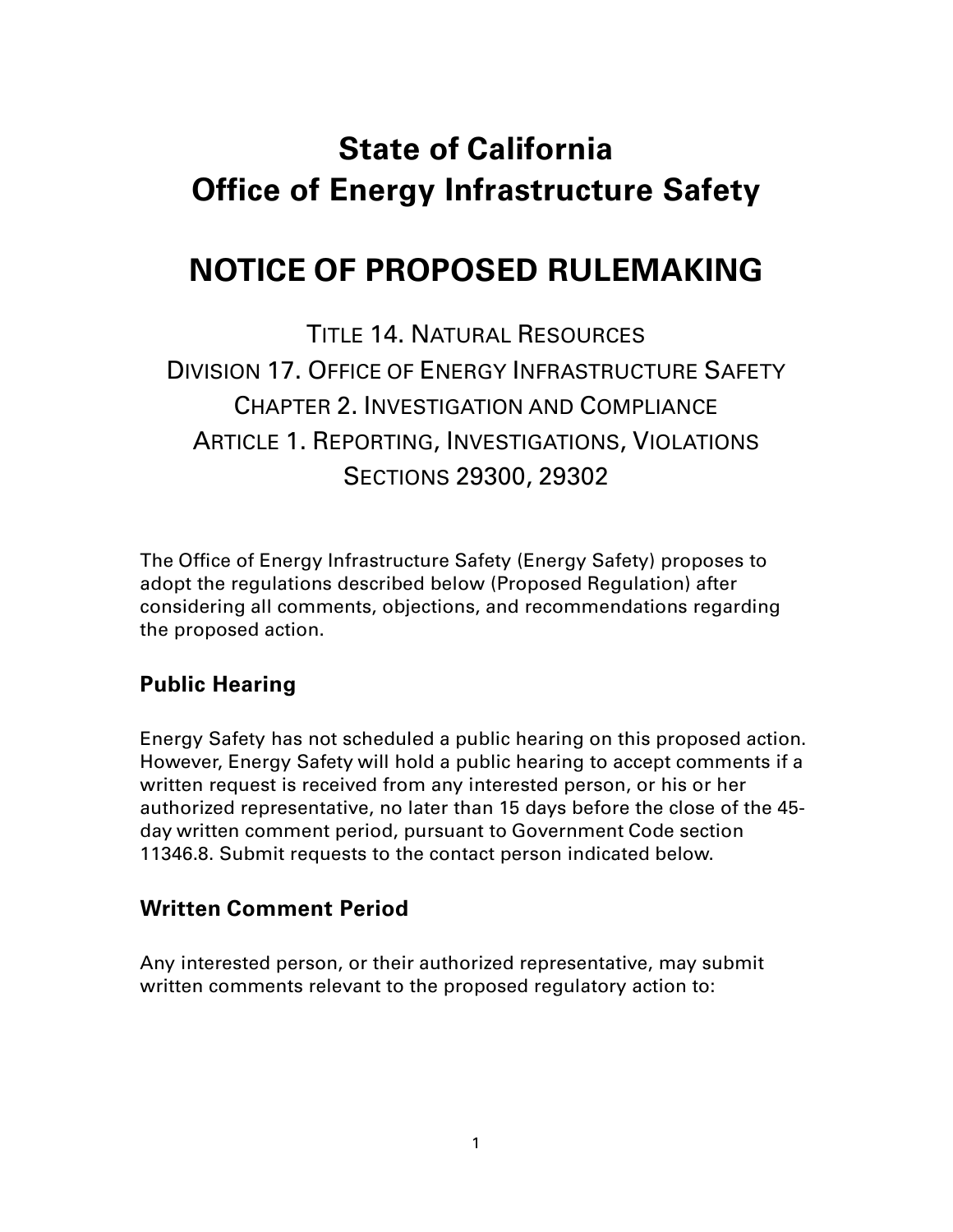#### **Comments may be submitted in the 2022 Rulemaking Docket at:**

https://efiling.energysafety.ca.gov/EFiling/DocketInformation.aspx?doc ketnumber=2021-RM

For e-filing questions, contact Energy Safety at: efiling@energysafety.ca.gov

#### **Comments can be mailed to:**

Office of Energy Infrastructure Safety 715 P Street, 20th Floor Sacramento, California 95814

#### **Comments can be emailed to:**

info@energysafety.ca.gov

The written comment period opens on April 29, 2022 and closes on June 13, 2022. Energy Safety will only consider comments received on or before that date. When commenting, please indicate the proposed rulemaking action to which your comment refers.

## **Authority and Reference**

Government Code sections 15473 and 15475 authorize Energy Safety to adopt the proposed regulations. The proposed regulations implement, interpret, clarify, and make specific Government Code sections 15473 and 15475.

## **Informative Digest & Policy Statement Overview**

This rulemaking action sets forth the notification requirements for utilities in the event of a fault, outage, or other system anomaly; provides the scope of investigations; and defines notice of defect and notice of violation.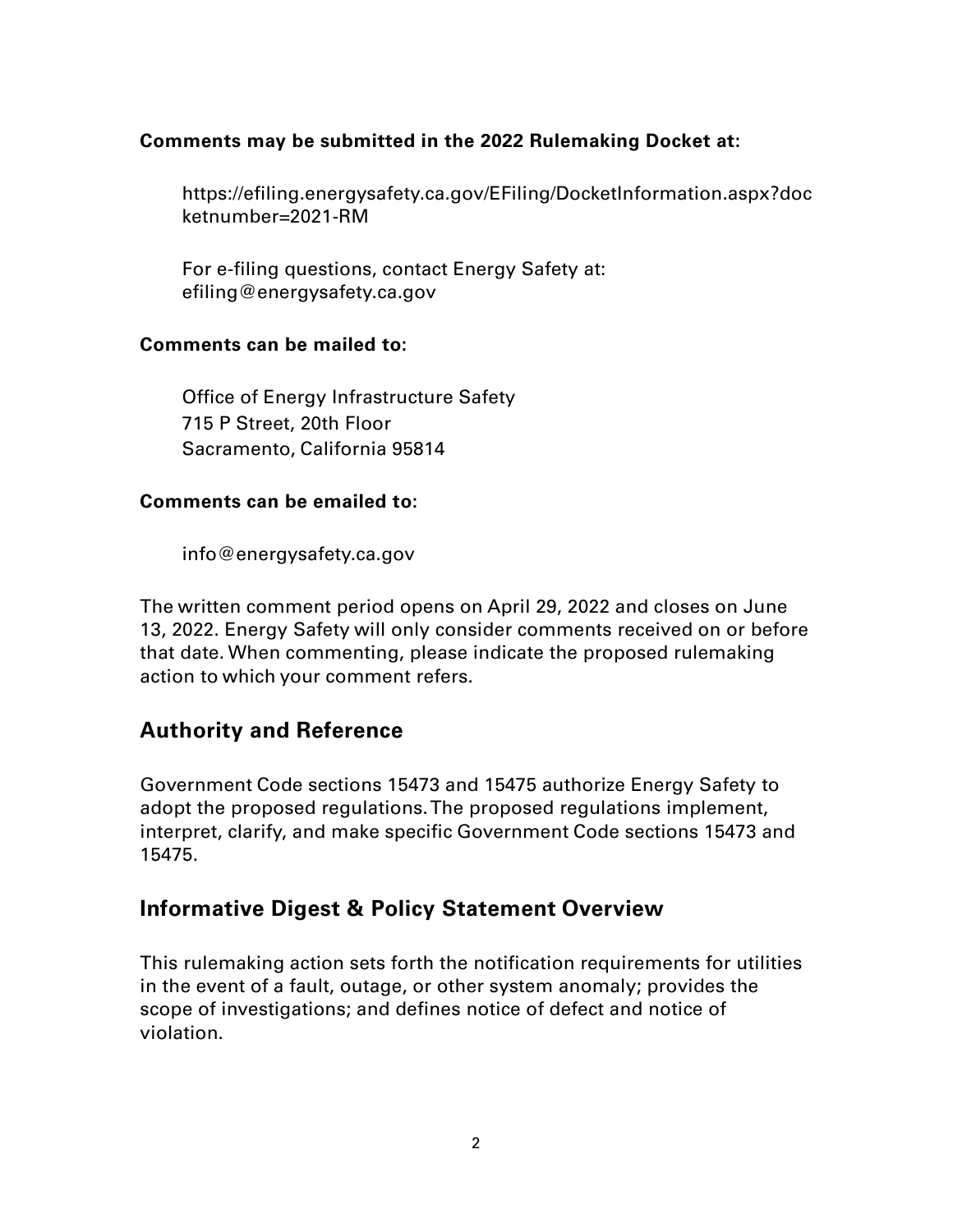#### **Summary of Existing Laws and Effect of the Proposed Action**

Pursuant to Government Code section 15473(c)(2)(E), the Energy Safety director may adopt, amend, and repeal regulations as necessary to carry out the powers, duties, and responsibilities of the California Energy Infrastructure Safety Act, section 326 and sections 8385 to 8389, inclusive, of the Public Utilities Code, and other statutes pertaining to Energy Safety.

Under Government Code section 15475, Energy Safety may require information and data, including monitoring, verification of every regulated entity (an entity that is regulated by Energy Safety)<sup>[1](#page-2-0)</sup> and any business that is a subsidiary or affiliate of a regulated entity with respect to or that may influence any matter concerning wildfire safety.

Under Government Code section 15473(c)(2)(D), Energy Safety can conduct investigations in any part of the state, compel information, and hold hearings, public meetings, or workshops as necessary to carry out the powers, duties, and responsibilities of the office, consistent with the exercise of its authority pursuant to the California Energy Infrastructure Safety Act. Pursuant to Government Code section 15475.1, Energy Safety may determine that a regulated entity is not in compliance with any matter under its authority. Energy Safety may investigate whether the regulated entity is noncompliant with its duties and responsibilities or whether the entity violated any law, regulations, or guidelines within the authority of the office. Under Government Code section 15475.2, Energy Safety may issue a notice of defect or violation to direct the regulated entity to correct any defect or noncompliance with the approved wildfire mitigation plan or failure to comply with any laws, regulations, or guidelines within Energy Safety's authority.

<span id="page-2-0"></span><sup>1</sup> There are eight entities who are regulated by Energy Safety: (1) Pacific Gas and Electric Company (PG&E), (2) Southern California Edison Company, (3) San Diego Gas & Electric Company, (4) Liberty Utilities, (5) PacifiCorp, (6) Bear Valley Electric Service, Inc. (Bear Valley), (7) Horizon West, and (8) Trans Bay Cable LLC. (See Pub. Util. Code § 8385(b) [Energy Safety shall supervise an electrical corporation's compliance with the requirements of Chapter 6, Division 4.1 of the Public Utilities Code]; Pub. Util. Code § 218 [Electrical corporation includes every corporation or person owning, controlling, operating, or managing any electrical plant for compensation within California, except where electricity is generated on or distributed by the producer through private property solely for its own use or the use of its tenants and not for sale or transmission to others].)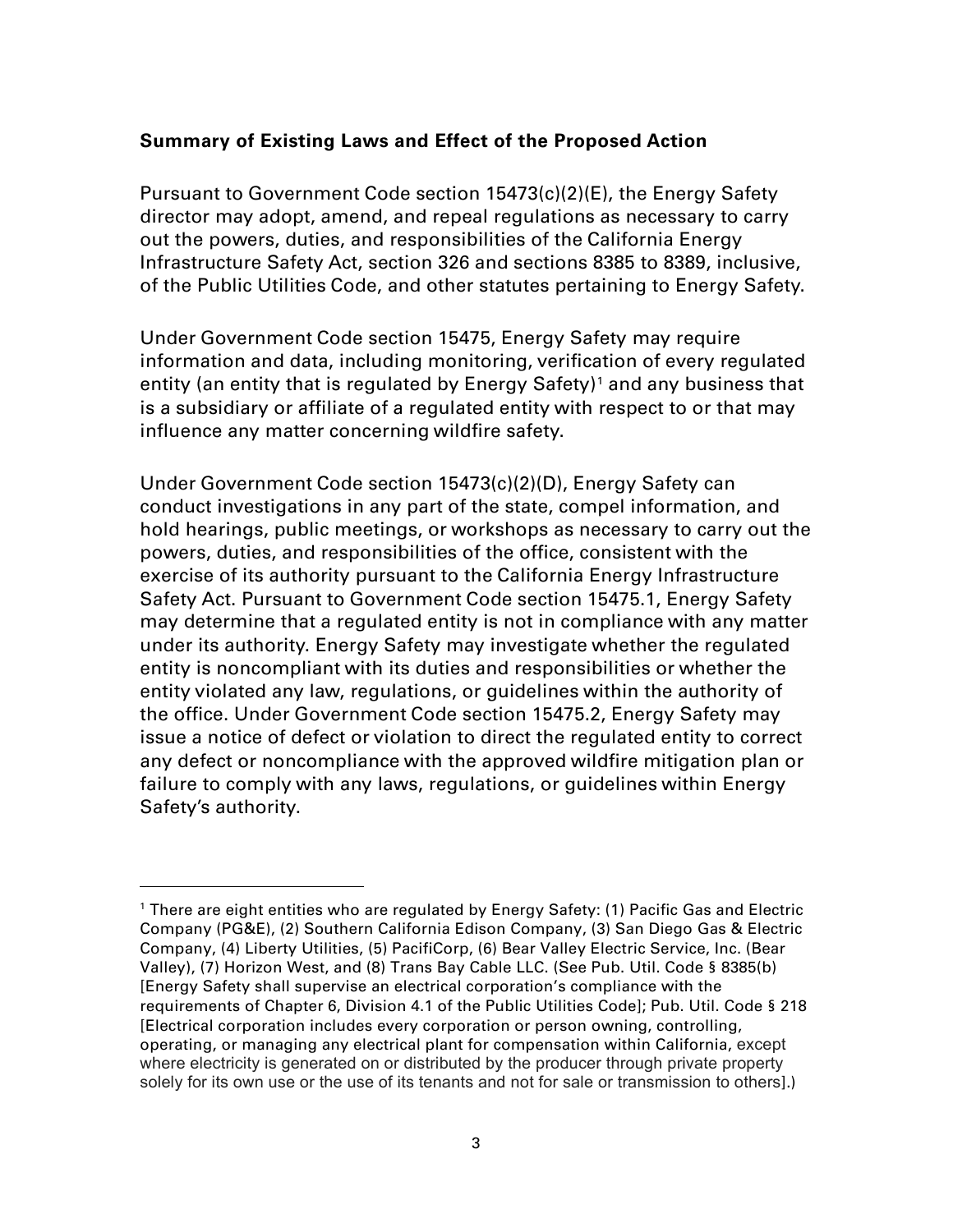Energy Safety's mission is to advance long-term utility wildfire safety by developing data-driven, comprehensive utility wildfire mitigation evaluation and compliance criteria, collaborating with local, state and federal agencies, and supporting efforts to improve utility wildfire safety culture and innovation. Energy Safety will ensure electrical utilities are taking effective actions to reduce utility-related wildfire risk by deploying measures to ensure an integrated, utility-related wildfire mitigation approach and to seek innovative problem solving to address utility wildfire risks.

#### **Effect of Proposed Rulemaking**

The Proposed Regulation will provide a clear framework for Energy Safety to interact with regulated entities so they understand how Energy Safety obtains information, what information is required to be provided, and how Energy Safety ensures compliance with requirements imposed on regulated entities.The Proposed Regulation sets forth the notification requirements for utilities in the event of a fault, outage, or other system anomaly; provides the scope of investigations; and defines notice of defect and notice of violation.

#### **Objective and Anticipated Benefits of the Proposed Regulation**

The overall objective of the Proposed Regulation is to provide a clear framework to interact with regulated entities through establishing notification requirement for faults, outage, and anomalies, providing the scope of Energy Safety's investigation, and defining notice of defect and notice of violation, thereby creating a clear compliance process. A clear process will assist Energy Safety with its compliance activities and will assist the regulated entities' in efficiently responding to these activities. This, in turn, will promote better wildfire safety.

Specifically, submission of this information will help Energy Safety better understand and study the types of events that Wildfire Mitigation Plans are intended to prevent. This understanding, in turn, helps Energy Safety better ensure compliance with applicable law, regulations, and guidelines and improve wildfire safety. Relatedly, a clear scope of investigation and definitions as to what "notice of defect" and "notice of violation" entail will provide a better result to the compliance process. Regulated entities will understand exactly the type of investigation they are under, what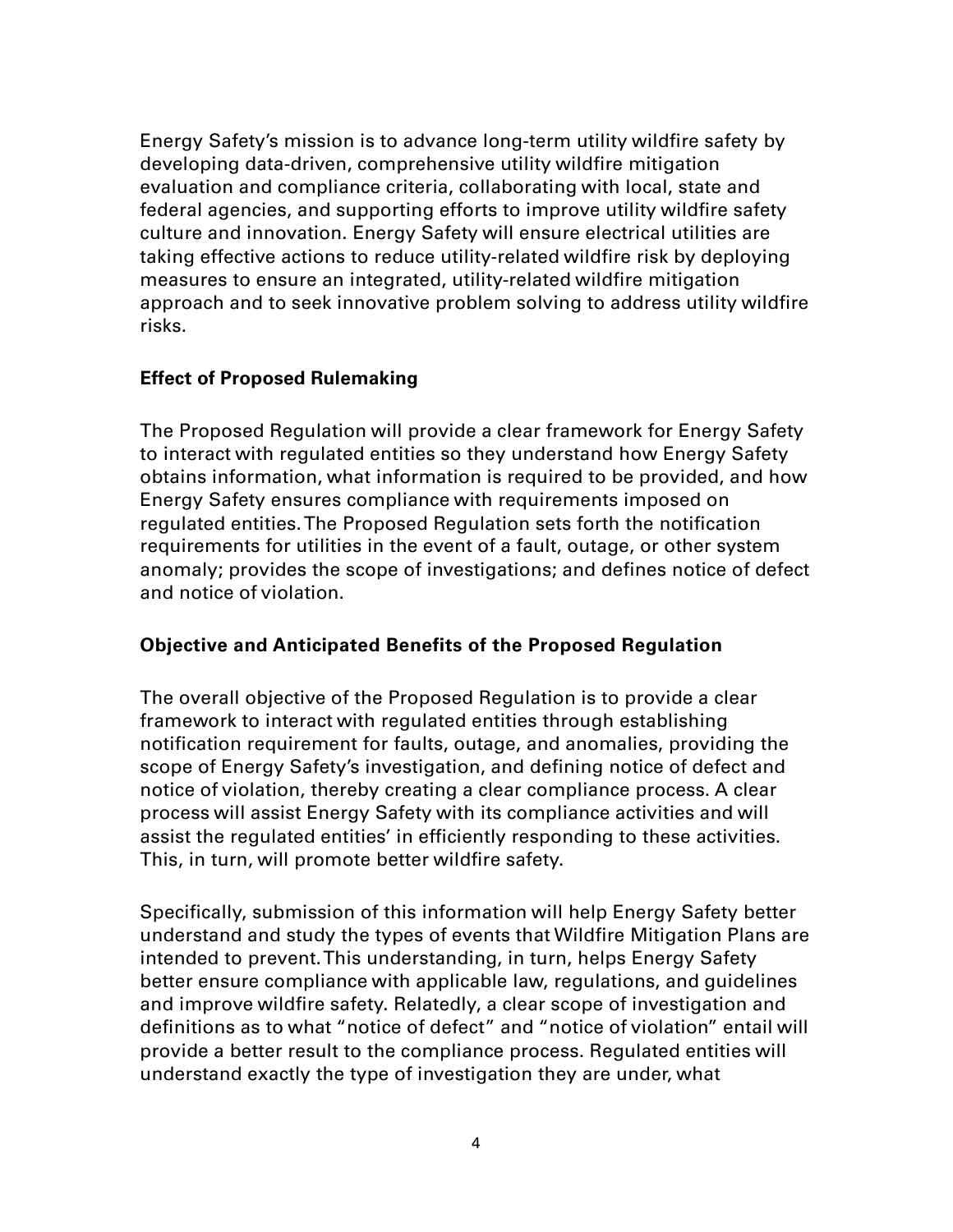deficiency, error, risky condition, or non-compliance Energy Safety identified, and what regulated entities need to do in response to a notice of defect or violation. This will protect the people of California and the environment from deadly wildfires that may result from regulated entities' infrastructure.

#### **Evaluation of Inconsistency or Incompatibility with Existing State Regulations**

Energy Safety has determined that this proposed regulation is not inconsistent or incompatible with existing regulations.

After conducting a review for any regulations that would relate to or affect this area, Energy Safety has concluded that these are the only regulations that concern notification requirement for faults, outage, and anomalies for data collection and compliance purposes, scope of Energy Safety's investigation, and definitions of notice of defect and notice of violation in California.

#### **Comparable Federal Regulations or Statutes**

Energy Safety has determined that there are no comparable federal regulations or statutes.

## **Other Matters Prescribed by Statute Applicable to the Agency or Any Specific Regulation or Class of Regulations**

Under Government Code section 15473(c)(2)(E), the Energy Safety director may adopt, amend, and repeal regulations as necessary to carry out the powers, duties, and responsibilities of the California Energy Infrastructure Safety Act, section 326 and sections 8385 to 8389, inclusive, of the Public Utilities Code, and other statutes pertaining to Energy Safety.

Under Government Code section 15475, Energy Safety may require information and data, including monitoring, verification of every regulated entity (an entity that is regulated by Energy Safety)<sup>[2](#page-4-0)</sup> and any business that

<span id="page-4-0"></span><sup>&</sup>lt;sup>2</sup> There are eight entities who are regulated by Energy Safety: (1) Pacific Gas and Electric Company (PG&E), (2) Southern California Edison Company, (3) San Diego Gas & Electric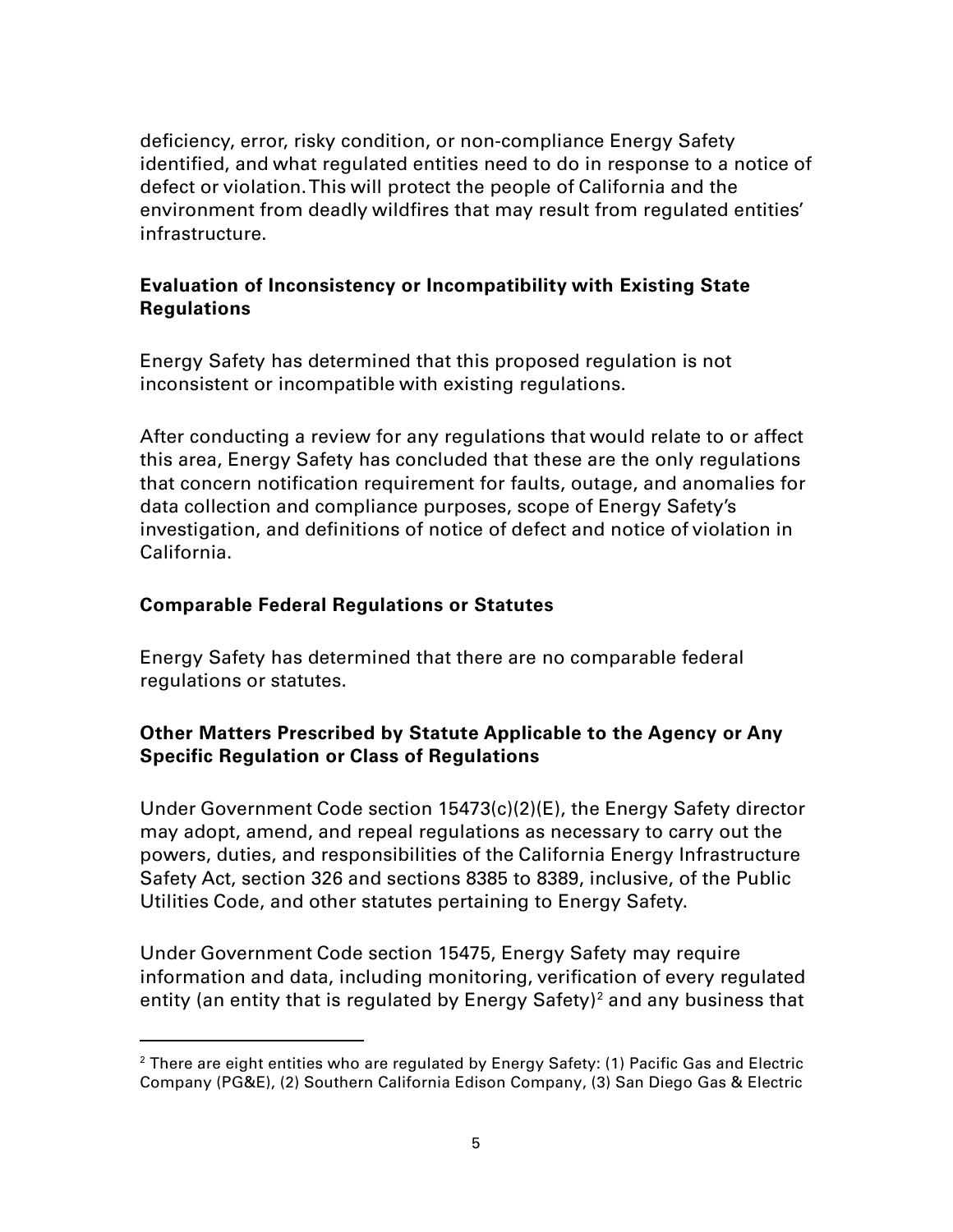is a subsidiary or affiliate of a regulated entity with respect to or that may influence any matter concerning wildfire safety.

Under Government Code section 15473(c)(2)(D), Energy Safety can conduct investigations in any part of the state, compel information, and hold hearings, public meetings, or workshops as necessary to carry out the powers, duties, and responsibilities of the office, consistent with the exercise of its authority pursuant to the California Energy Infrastructure Pursuant to Government Code section 15475.1, Energy Safety may determine that a regulated entity is not in compliance with any matter under its authority, and investigate as to whether the regulated entity is noncompliant with its duties and responsibilities or if the entity violated any law, regulations, or guidelines within the authority of the office. Under Government Code section 15475.2, Energy Safety may issue a notice of defect or violation to direct the regulated entity to correct any defect or noncompliance with the approved wildfire mitigation plan or failure to comply with any laws, regulations, or guidelines within Energy Safety's authority.

# **Disclosures Regarding the Proposed Action**

Energy Safety has made the following initial determinations.

**1. Mandate on local agencies or school districts:** Energy Safety has determined the adoption of the Proposed Regulation will not impose a local mandate.

**2. Cost or savings to any state agency:** Energy Safety will absorb additional costs associated with reviewing notifications provided pursuant to section 29300 with its staff. Energy Safety estimates that the total fiscal costs to state government for reviewing all notifications will range from \$6,218.40 to \$19,358.40. Energy Safety has determined there will not be any additional costs to any state agency as associated with section 29302.

Company, (4) Liberty Utilities, (5) PacifiCorp, (6) Bear Valley Electric Service, Inc. (Bear Valley), (7) Horizon West, and (8) Trans Bay Cable LLC.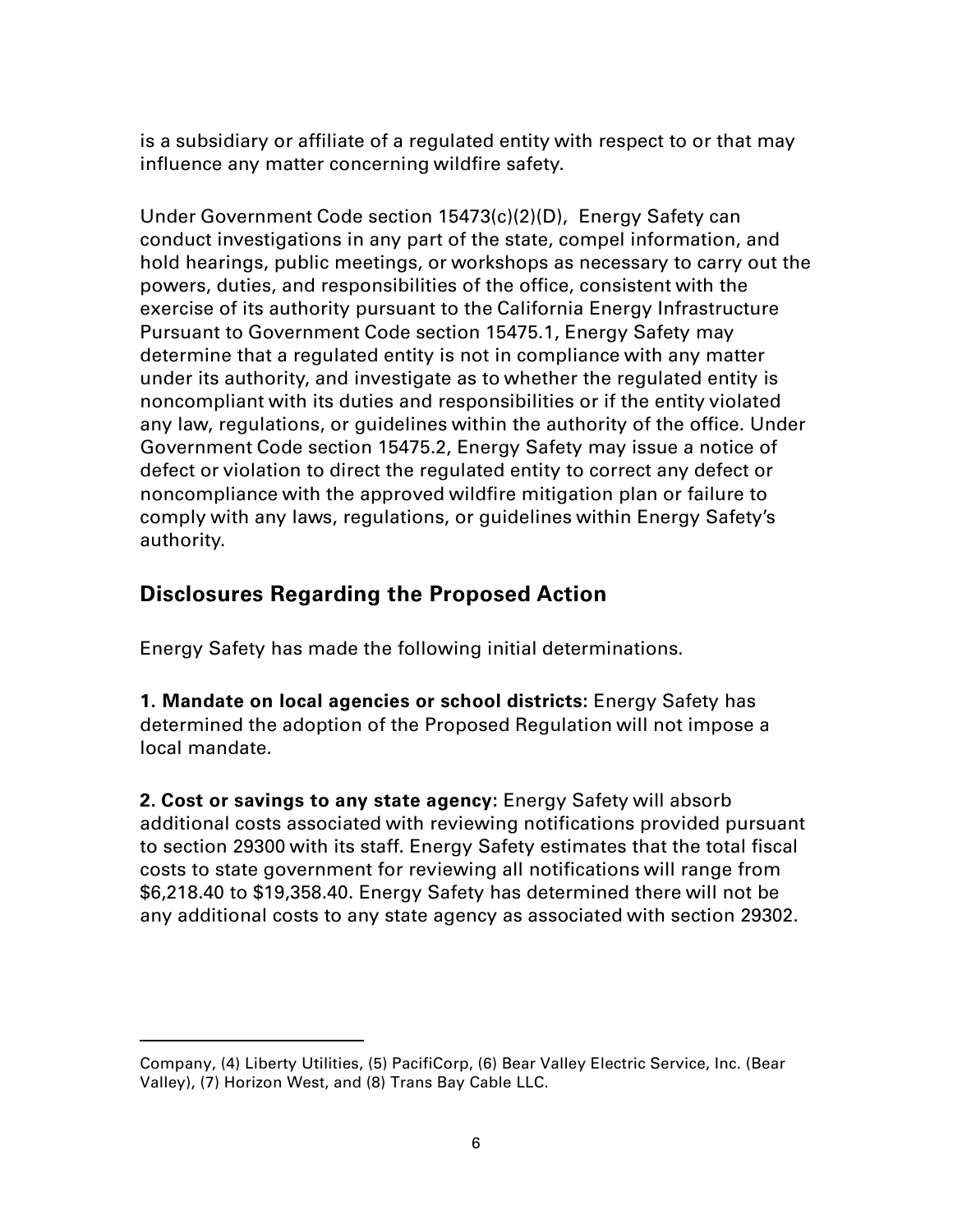#### **3. Cost to any local agency or school district which must be reimbursed in accordance with Government Code sections 17500 through 17630:**

Energy Safety has determined that the adoption of the Proposed Regulation will not result in costs or savings for any local agency or school district required to be reimbursed pursuant to Part 7 of Division 4, commencing with section 17500 of the Government Code, or other nondiscretionary costs or savings imposed on local agencies.

#### **4. Other nondiscretionary costs or savings imposed on local agencies:**

Energy Safety has determined that the adoption of the Proposed Regulation will not result in costs or savings for any local agency or school district required to be reimbursed pursuant to Part 7 of Division 4, commencing with section 17500 of the Government Code, or other nondiscretionary costs or savings imposed on local agencies.

**5. Cost or savings in federal funding to the state:** Energy Safety has determined that adoption of the Proposed Regulation will not result in cost or savings in federal funding to the state. Energy Safety determined that no fiscal impact to federal funding or state programs exists.

**6. Cost impacts on a representative private person or business:** Energy Safety estimates the initial annual cost for the eight (8) affected regulated entities for providing notifications to Energy Safety would range from \$14,416 to \$469,374.10. Because each regulated entity varies in size and has their own business operations, Energy Safety cannot predetermine the actions a regulated entity will take in the subsequent years, such as reallocation of its staff, redistribution of work to existing staff, or consolidation of staff functions. Wildfires caused by regulated entities may also change regulated entities' internal structure and reporting needs. Therefore, Energy Safety cannot speculate as to the costs over the regulated entities' lifetime.

Energy Safety relied on its past data collection data, information provided by regulated entities, and U.S. Bureau of Labor Statistics. Due to the widely divergent responses (three<sup>[3](#page-6-0)</sup> regulated entities responded to Energy Safety's request for cost estimates), Energy Safety's analysis pulled

<span id="page-6-0"></span><sup>&</sup>lt;sup>3</sup> PG&E, SCE, and Bear Valley responded, but SCE's data did not include sufficient information to derive the cost per notification to be comparable with other data. Therefore, Energy Safety did not include the data in its analysis.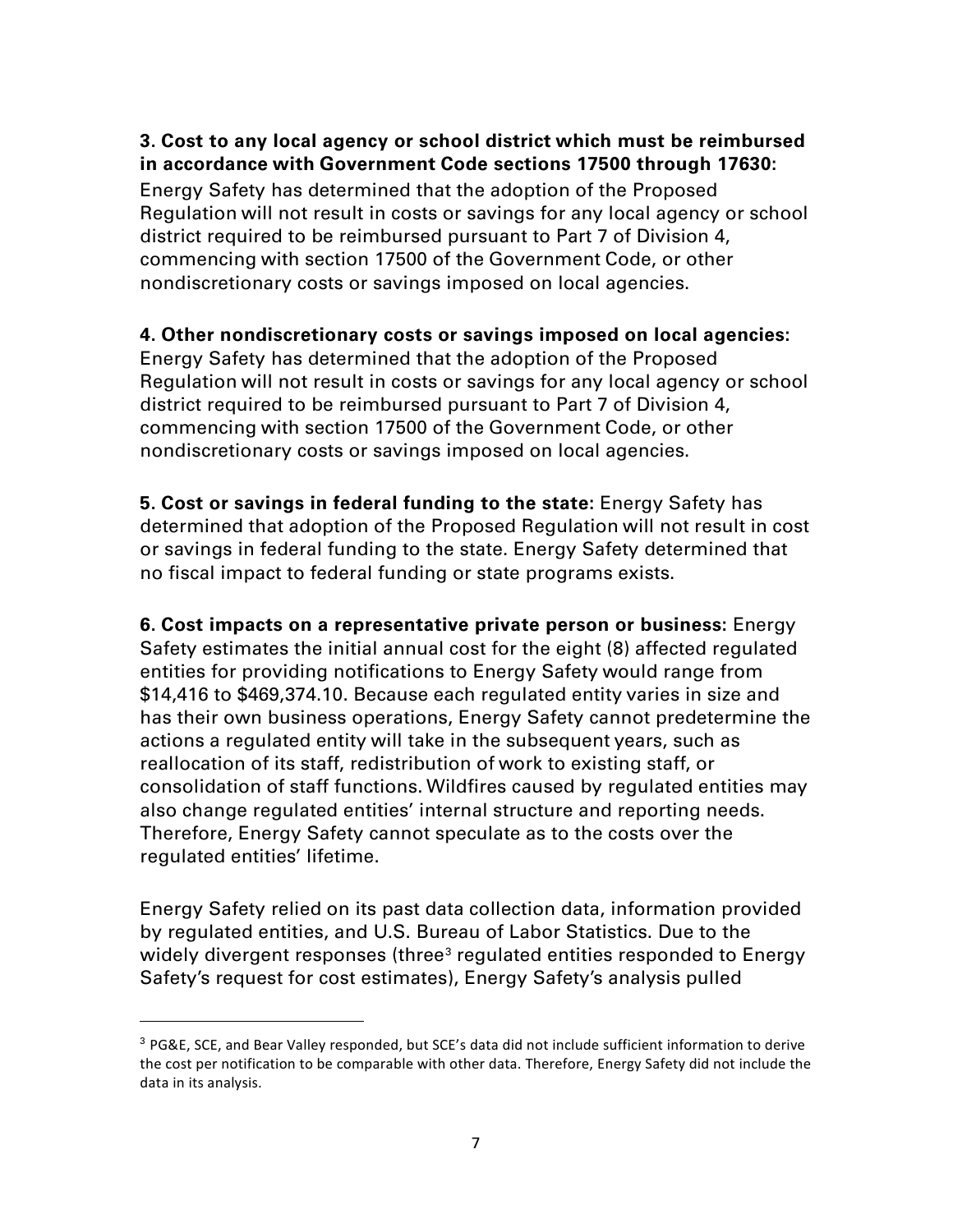estimates from its past data collection and used wage estimates from U.S. Bureau of Labor Statistics for an independent analysis. Given a lack of data and many uncertainties surrounding the effort required to complete the notification process defined in the Proposed Regulation, these initial costs may be overestimated. In addition, as noted above Energy Safety cannot predetermine the actions a regulated entity will take in the subsequent years, such as change in its internal processes and reporting needs, reallocation of its staff, redistribution of work to existing staff, or consolidation of staff functions.[4](#page-7-0)Therefore, the cost estimates provided here are unlikely to duplicate over subsequent years.

**7. Significant, statewide adverse economic impact directly affecting businesses, including the ability of California businesses to compete with businesses in other states:** Although the proposed action will directly affect eight regulated entities in California, Energy Safety concludes that there will be no significant adverse economic impact, including on the ability of California businesses to complete with businesses in other states.

**8. Effect of Housing Costs**: Energy Safety has determined that the Proposed Regulation will have no significant effect on housing costs.

**9. Effect on Small Businesses**: Energy Safety has determined that no small businesses will be affected by the adoption of the Proposed Regulation. The Proposed Regulation will affect eight (8) regulated entities, and they are not small businesses.

- A fatality or injury involving electric facilities.
- Damage to property of the utility or others in excess of \$50,000.
- Significant media coverage.
- A major outage to at least 10% of the utilities entire service territory is experienced at a single point in time. Electric utility must report these types of incidents to CPUC within two (2) hours of their occurrence.

<span id="page-7-0"></span> $4$  Given the small number of notifications across multiple regulated entities that Energy Safety has received in the past pursuant to its emergency regulations, it is unlikely that regulated entities will expend the initial expenditure continuously in subsequently years. Regulated entities may consolidate work functions or reallocation staff time to cover multiple types of reporting for efficiency. For example, regulated entities report to Public Utilities Commission (CPUC) electric incidents (accidents involving electric facilities) that meets the below criteria:

<sup>(</sup>See [https://www.cpuc.ca.gov/regulatory-services/safety/electric-safety-and-reliability](https://www.cpuc.ca.gov/regulatory-services/safety/electric-safety-and-reliability-branch/electric-generation-safety-and-reliability/incident-investigations-for-electric-and-communication-facilities)[branch/electric-generation-safety-and-reliability/incident-investigations-for-electric-and](https://www.cpuc.ca.gov/regulatory-services/safety/electric-safety-and-reliability-branch/electric-generation-safety-and-reliability/incident-investigations-for-electric-and-communication-facilities)[communication-facilities.](https://www.cpuc.ca.gov/regulatory-services/safety/electric-safety-and-reliability-branch/electric-generation-safety-and-reliability/incident-investigations-for-electric-and-communication-facilities))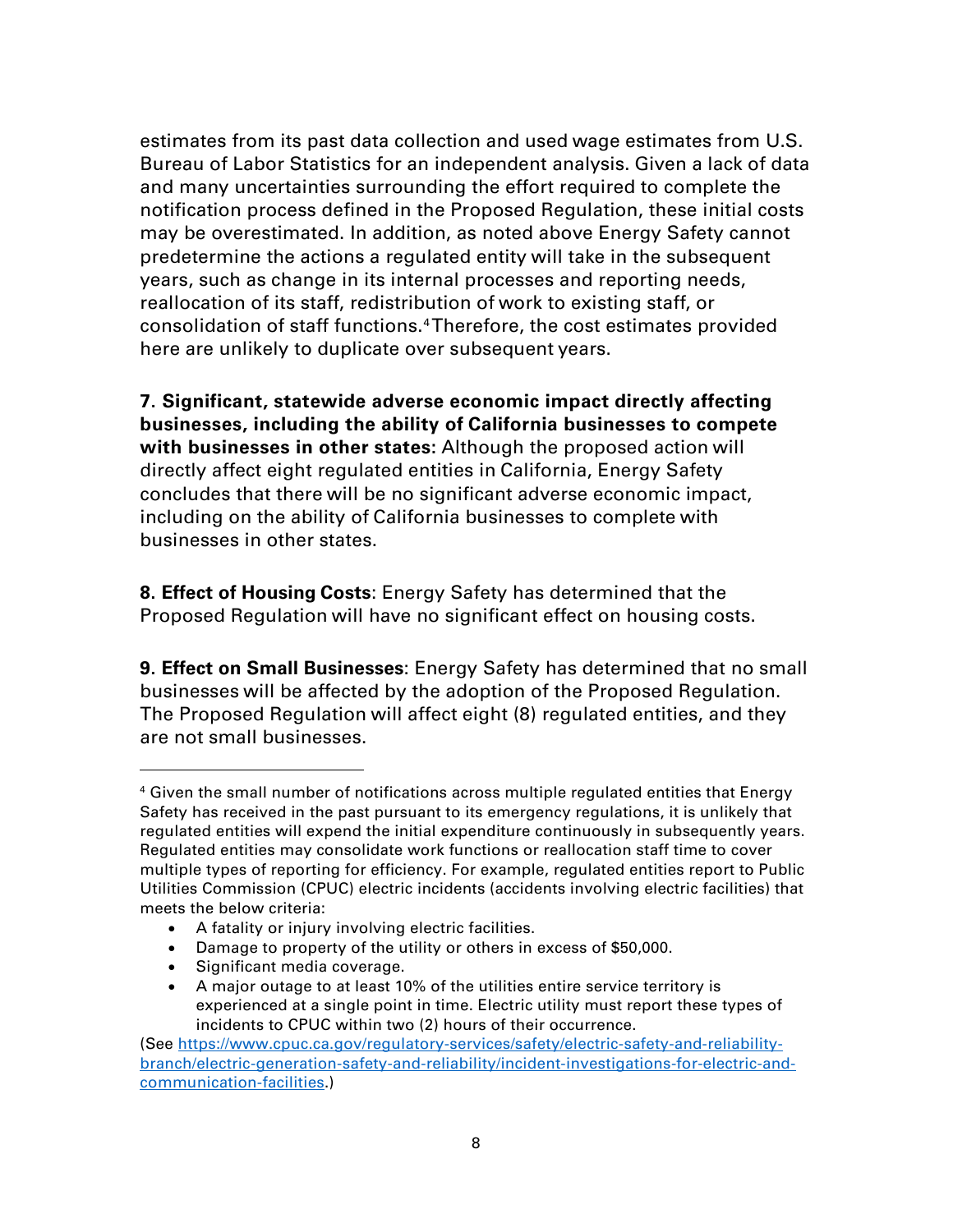Energy Safety assessed the potential for this proposed regulation to cause adverse impacts to California businesses and individuals. Following a review of cost estimation provided by regulated entities and an economic analysis performed by its consultant, Energy Safety determined the proposed regulation is not a major regulation<sup>[5](#page-8-0)</sup> and is unlikely to have a significant adverse impact on business. This Economic Impact Assessment is also based on the conclusion there are only eight (8) regulated entities that meet the definition of "electrical corporation" and are currently under Energy Safety's authority.

**10. Business Reporting Requirement:** Energy Safety finds that it is necessary for the health, safety, or welfare of the people of this state that proposed section 29300, which require a report, apply to regulated entities.

The reporting requirement is necessary to promote better wildfire safety. Good data submission will help Energy Safety better understand and study the types of events that Wildfire Mitigation Plans are intended to prevent. This understanding, in turn, helps Energy Safety better enforce and ensure compliance by regulated entities with applicable law, regulations, and guidelines to ensure improved wildfire safety. Relatedly, a clear scope of investigation and definitions as to what notice of defect and notice of violation entail will provide a better result to the compliance process. Regulated entities will understand exactly the type of investigation they are under, what deficiency, error, risky condition, or non-compliance Energy Safety identified, and what regulated entities need to do in response to a notice of defect or violation. This in turn will promote better wildfire safety, which in turn will protect California's people and environment from deadly wildfires that may result from regulated entities' infrastructure.

<span id="page-8-0"></span> $5$  Major regulation: Government Code section 11342.548 defines a "major regulation" as any proposed adoption of a regulation that will have an economic impact on California businesses in an amount exceeding \$50 million dollars as estimated by the adopting agency.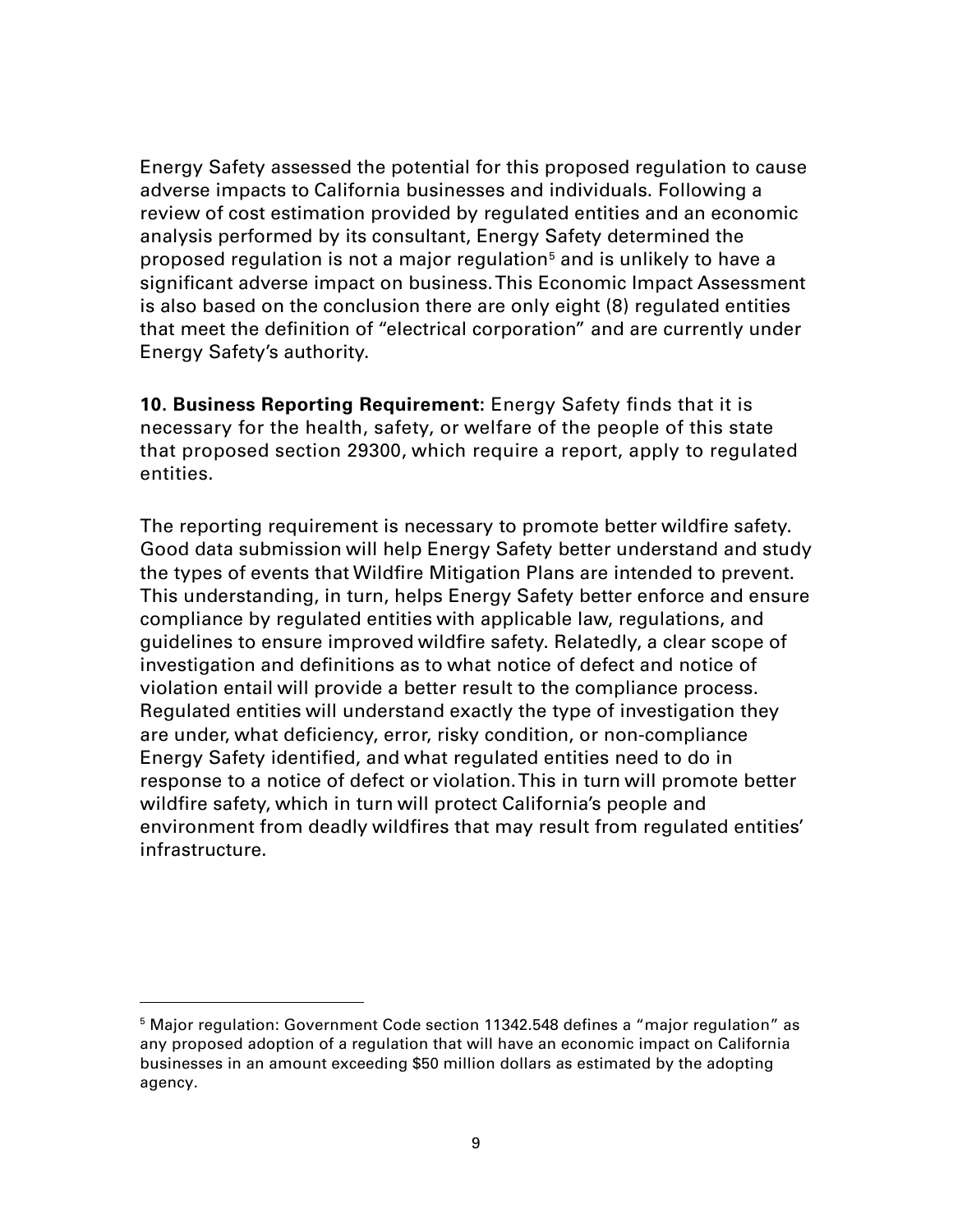#### **11. Benefits to health and welfare, worker safety, and the environment**

The primary goal of the Proposed Regulation is to ensure better wildfire safety with respect to regulated entities by ensuring better compliance through clearer parameters for data submission, investigation scope, and notice definitions. By providing clear directives to regulated entities, Energy Safety sets in motion its process to ensure regulated entities comply with applicable law, regulations, and guidelines. This will reduce future chances of wildfires from regulated entities' infrastructure and provide a safer and healthier environment to California residents and wildlife with fewer wildfires. Less wildfires will also benefit California workers, consumers, employers, and the environment.

## **Results of the Economic Impact Assessment**

Energy Safety determined that it is:

- Unlikely that the Proposed Regulation will eliminate existing or create new businesses providing electrical power within California.
- Unlikely that the Proposed Regulation will eliminate jobs for regulated entities.
- Unlikely that the Proposed Regulation will create jobs for regulated entities to assist regulated entities in providing notifications to Energy Safety.
- Unlikely that any business in California will be expanded because of any financial impact of the Proposed Rulemaking for both Section 29300 and Section 29302.

## **Consideration of Alternatives**

In accordance with Government Code section 11346.5, subdivision (a)(13), Energy Safety must determine that no reasonable alternative considered by Energy Safety or that has otherwise been identified and brought to the attention of Energy Safety would be more effective in carrying out the purpose for which the action is proposed, would be as effective and less burdensome to affected private persons than the proposed action, or would be more cost effective to affected private persons and equally effective in implementing the statutory policy or other provision of law.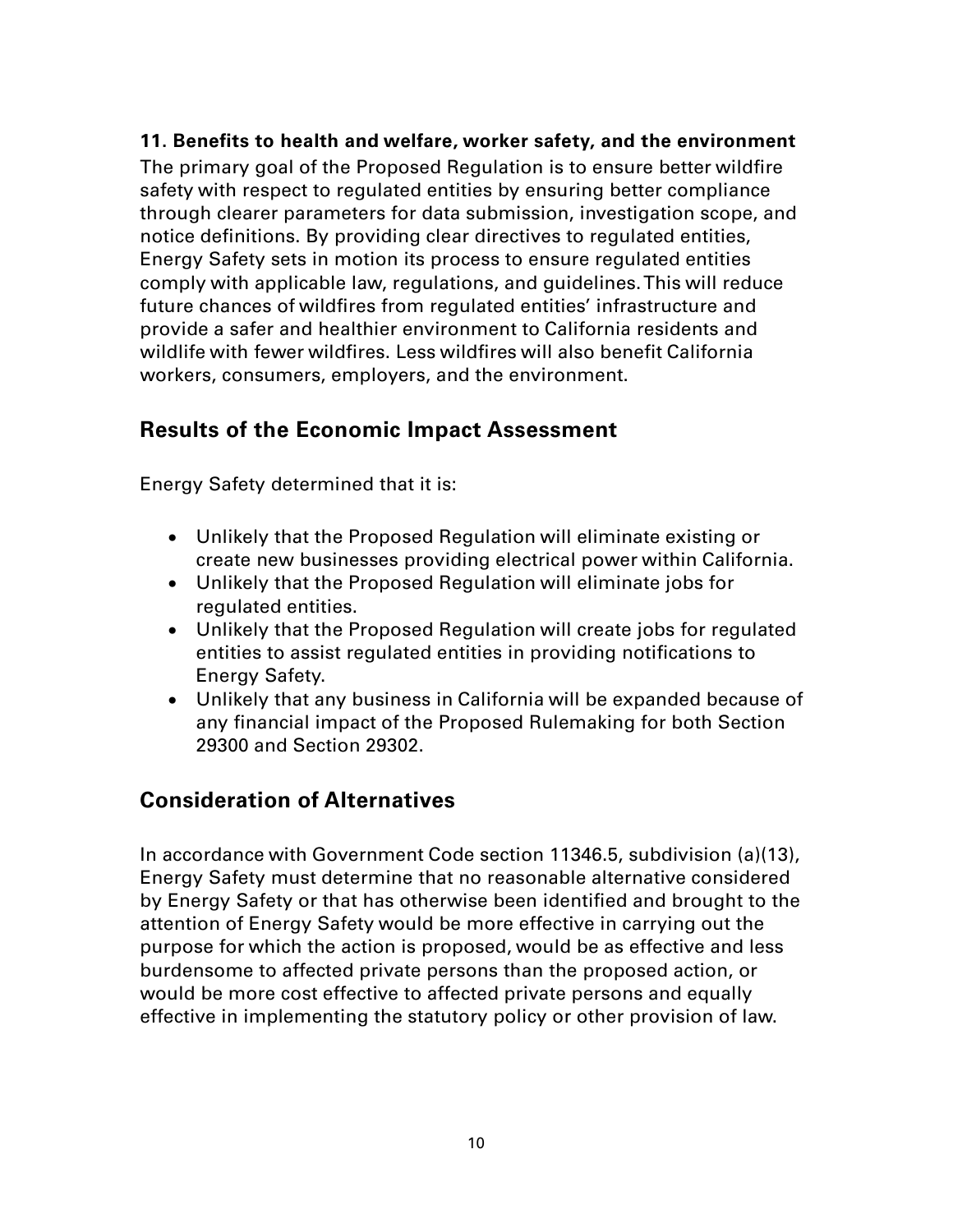Energy Safety invites interested persons to present statements or arguments with respect to alternatives to the proposed regulation during the written comment period.

## **Contact Persons**

Inquiries concerning the proposed action may be directed to,

Jeff Brooks Office of Energy Infrastructure Safety 715 P Street, 20th Floor Sacramento, California 95814 [jeff.brooks@energysafety.ca.gov](mailto:jeff.brooks@energysafety.ca.gov)  (916) 926-1672

Or, if unavailable, to,

Joy Peng Office of Energy Infrastructure Safety 715 P Street, 20th Floor Sacramento, California 95814 [joy.peng@energysafety.ca.gov](mailto:joy.peng@energysafety.ca.gov) (279) 336-1768

Please direct requests for copies of the proposed text (the "express terms") of the regulation, the Initial Statement of Reasons, the modified text of the regulation, if any, or other information upon which the rulemaking is based to Jeff Brooks using the contact information above.

## **Availability of Documents**

## **Availability of Statement of Reasons, Text of Proposed Regulation, and Rulemaking File**

Energy Safety will have the entire rulemaking file available for inspection and copying throughout the rulemaking process at its office at the above address. As of the date this Notice is published in the Notice Register, the rulemaking file consists of this Notice, the proposed text of the regulation,